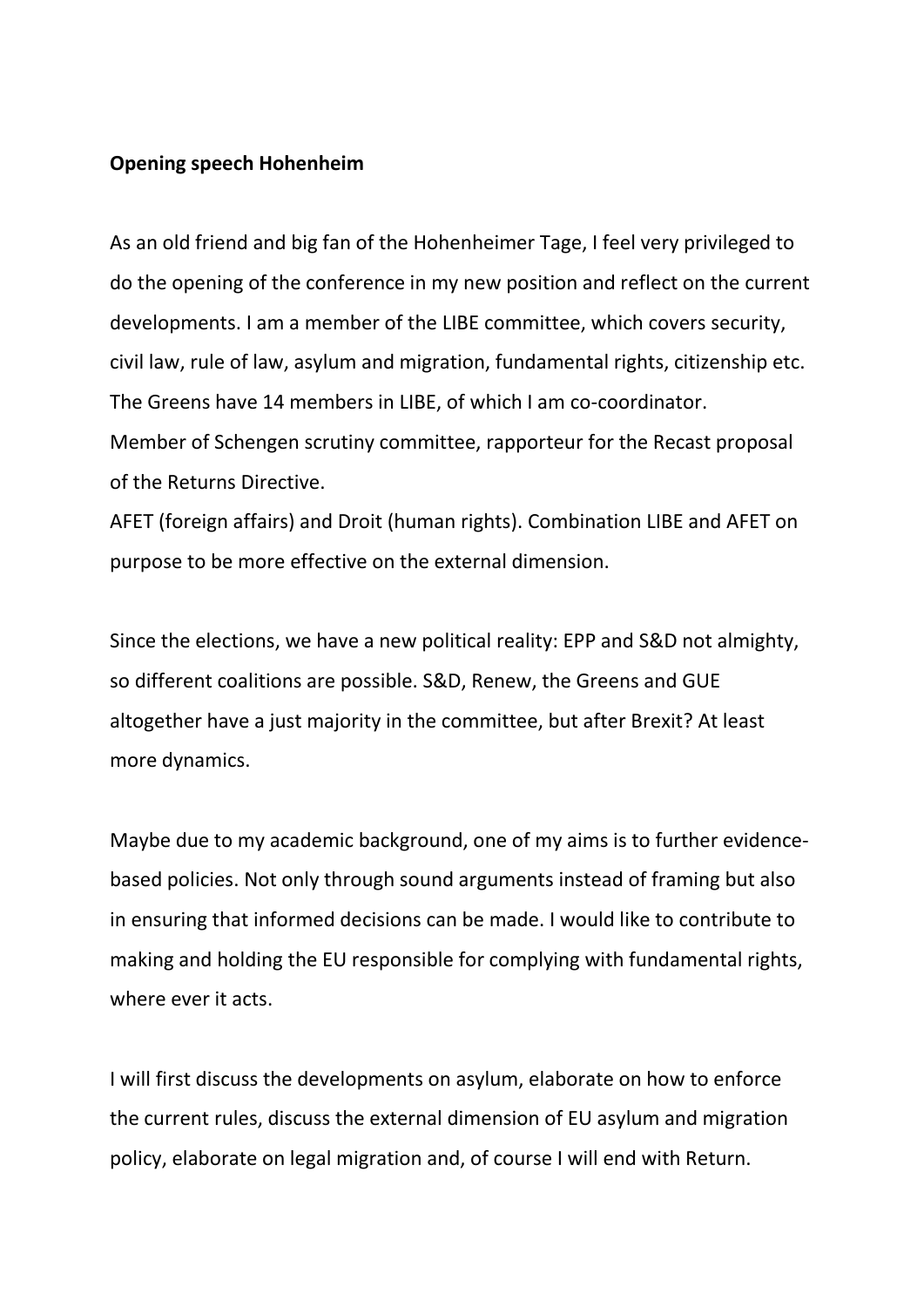# **Asylum**

In the previous term, the idea was to focus on implementation of the recast instruments on asylum (reception, procedures, qualification) that were adopted before 2014. However, the so-called Balkan route in 2015 changed everything. Since then, all attention focussed, maybe in an attempt to show we are in control, on new legislation. Negotiations started on new asylum instruments in an attempt to approach a uniform asylum system that would take away any incentive for secondary movements. A plan for revising the Dublin Regulation was also launched, however still keeping the principle that the first state of entry is responsible. All negotiations ended in a deadlock in the Council, but the European Parliament managed to adopt a common position on each of the files.

Against that background, you may understand the feeling of frustration in Parliament when Von der Leyen, already in her first speech, announced to withdraw all the proposals and come up with a so-called New Pact on Migration and Asylum. It is interesting that the wording has changed: the term Common has been deleted. And this is for the purpose of getting support from all Member States by offering some flexibility, in relocation as well as on the rules. We will hopefully hear more about the plans of the Commission tomorrow, but I would like to briefly comment the current plans that circulate.

Many Member States seem to agree that the distribution system of asylum seekers should change, and that the best way to do this, is after a procedure at the external border. Where Member States are divided, is the content and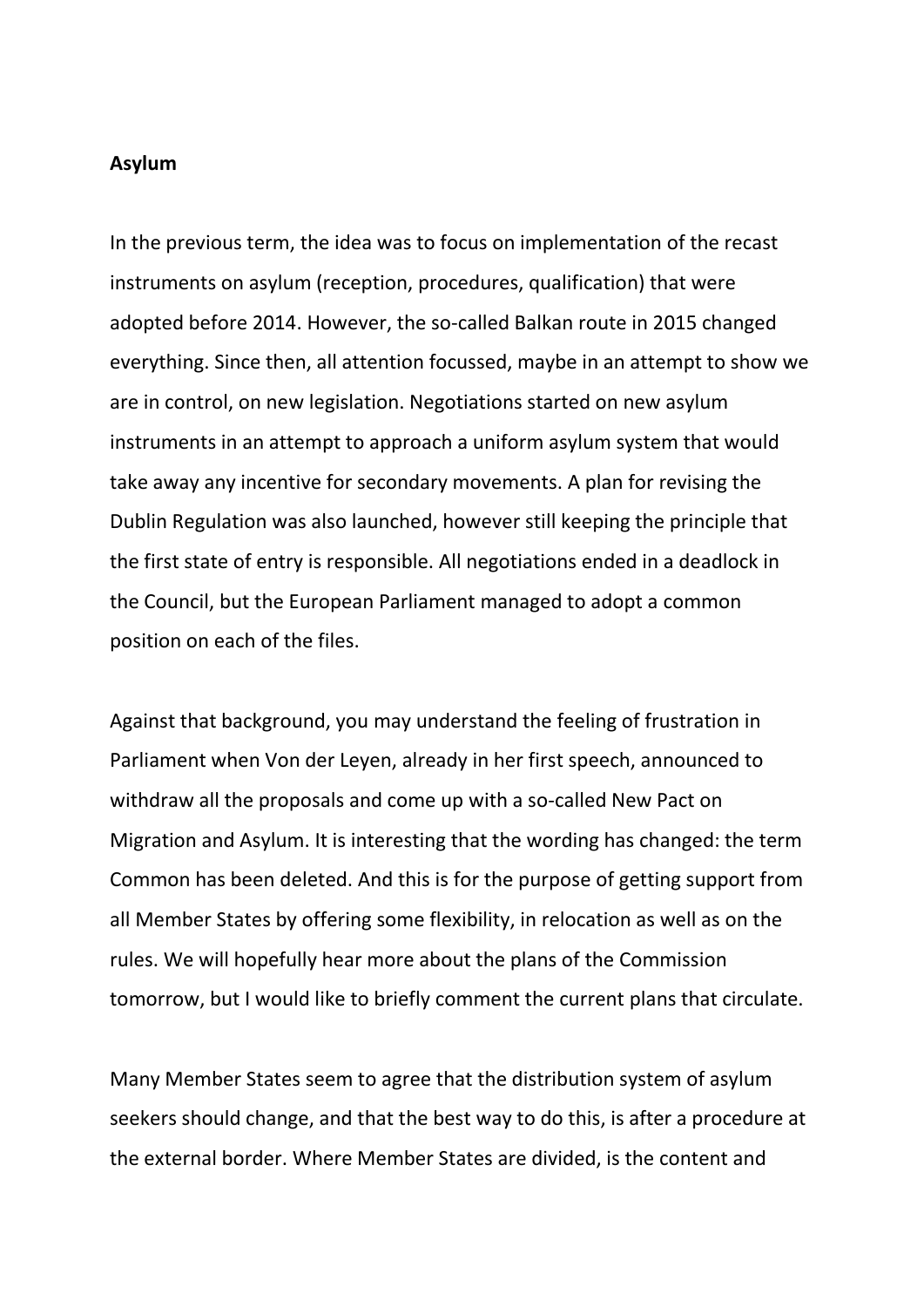scope of that procedure. The Netherlands want a full fledge asylum procedure and after that relocate the asylum seekers that received a status, Germany wants a first assessment in order to filter out the prospectless cases, and only distribute the successful ones.

Greece and Italy however only envisage a procedure to identify and register the asylum seeker and prepare the relocation. This division is not surprising. The Southern Member States don t want to keep the burden of the more complex cases and the returns, that often turn out to be difficult. They don t feel relieved with these proposals.

If you look at it from the perspective of the asylum seeker, it is hard to imagine that the Southern Member States will be able to apply a swift, efficient and careful border procedure. Just like now, it may take very long, including the appeals, and according to the plans asylum seekers have to await these procedures in detention, which is at odds with the standards on detention. EASO suffers from severe shortages as Member States fail to send officials, so on the short and middle-long term the procedures will rely heavily on the national capacities of immigration authorities, legal aid, judges, but also of reception. Replacing the authorities with a reinforced EASO, requires a fundamental institutional change, with also solutions for judicial scrutiny at a EU level for instance.

The Greens want a real solidarity mechanism, but we think this will not be achieved if all asylum claims are assessed in the first state of entry, even if it concerns only a first screening. To what extent solidarity can be differentiated is a challenging question, as there is a high risk that if Member States can sell their responsibility or otherwise ensure that they need to take less cases, the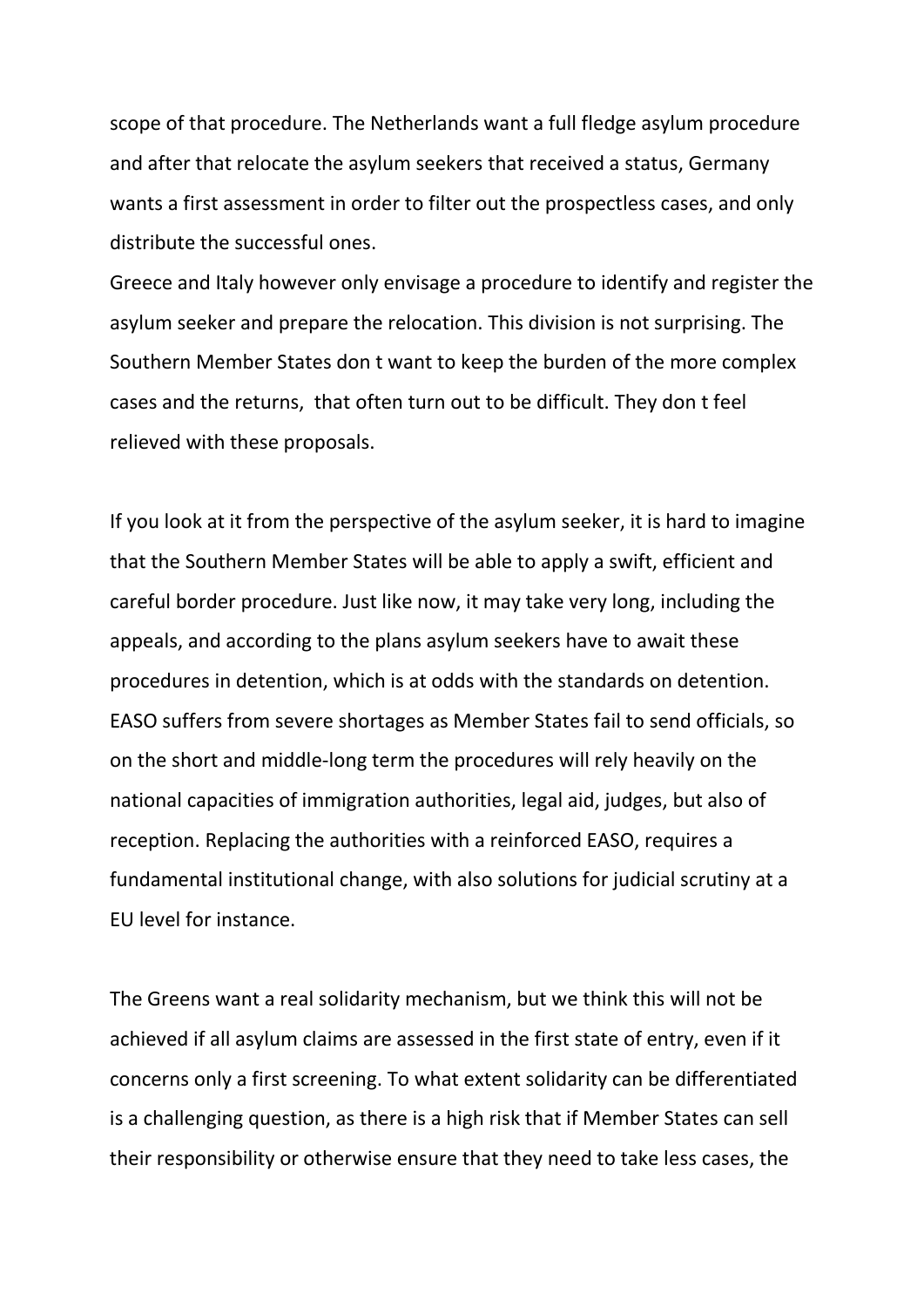support for solidarity may swiftly decrease even more. And of course we need effective incentives to ensure compliance with relocation obligations.

What I miss in the discussions on the New Pact, is attempts to reduce the risk of unsafe and irregular routes. The Malta declaration was one attempt to enable disembarkation at a European safe haven. But the problem is more complex and requires a structural solution. We demand that the EU takes responsibility for an EU coordinated Search and Rescue capacity, and that the trend of criminalisation of NGOs who assist migrants is reversed. And we want the EU to take more responsibility for resettlement and financial support of refugees in fragile regions. This is still left to the discretion of the Member States.

I consider the idea that new legislation will overcome the deadlock between the deeply divided Member States and at the same time lead to the necessary harmonisation, as wishful thinking. We look forward to the plans of the Commission and all eyes are on the German presidency. Chance is big however that we remain negotiating for years, neglecting the tools we already have for promoting harmonisation.

### *Implementation current standards: promote compliance*

Because if the current rules were properly implemented, we would have reached a much higher level of harmonisation. But unfortunately these rules are not always complied with, sometimes resulting in serious human rights violations.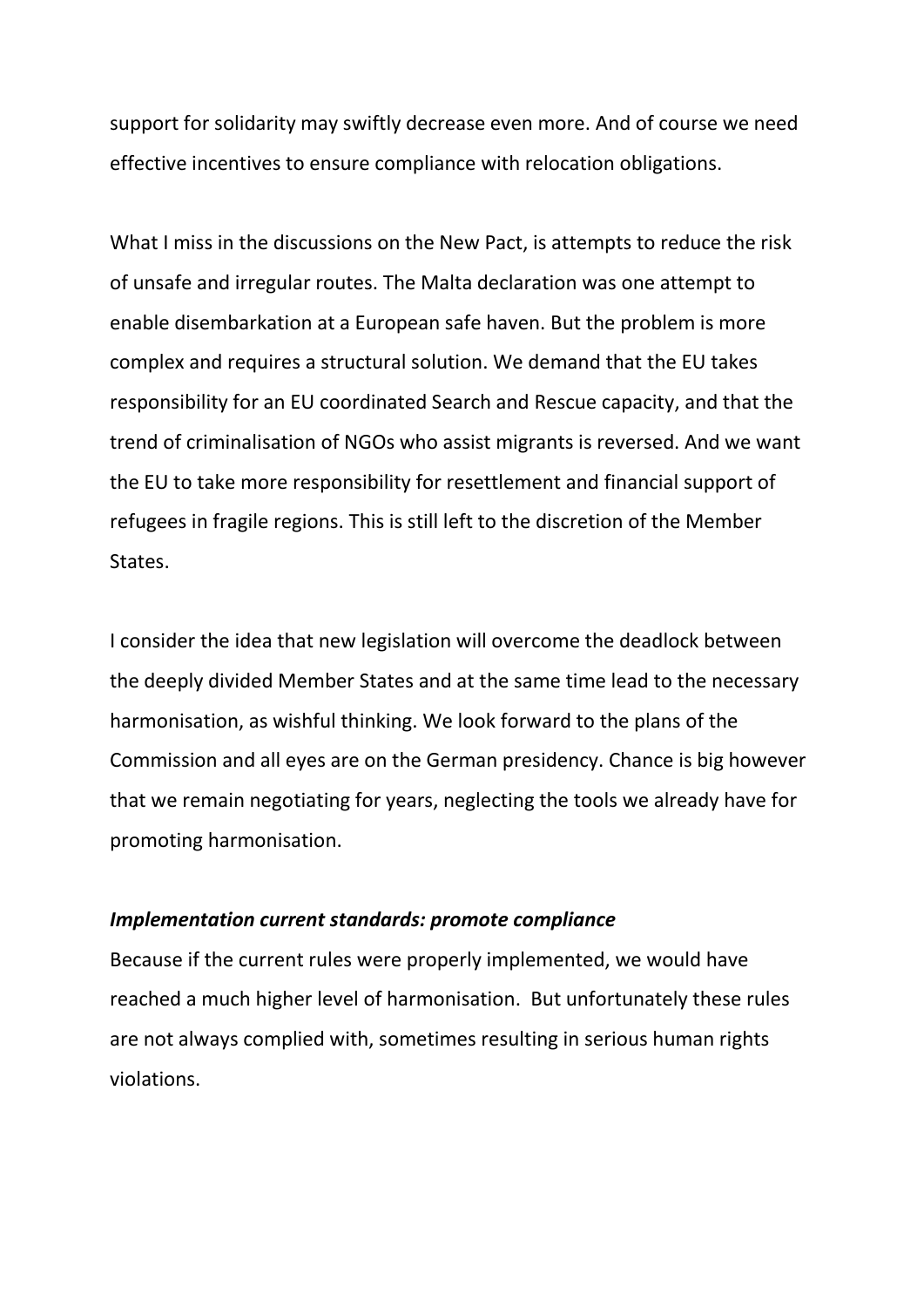I mention the reporting of pushbacks at a large scale, by many European countries located at the external borders of Schengen or the EU. Migrants are refused access to an asylum procedure, and this is in some countries accompanied by brutal violence. The Commission does not seem to act very vigorously, despite case-law of the European Court on Human Rights on Hungary, Poland, Spain and Greece. The persistent allegations on pushbacks by the Croatian authorities at the border with Bosnia and Herzegovina, did not prevent the Commission from concluding that Croatia is ready to access the Schengen area. It will be for the German Presidency to decide if it will push for accession or first ensure that the push backs are brought to an end. We have asked the Fundamental Right Agency to undertake a study on push backs in Europe, to have more acknowledgement at the EU level.

The situation of asylum seekers in Greece is far beyond depressing. They live in inhumane, unsafe and unhealthy circumstances and many unaccompanied minors are left on their own. The LIBE Committee has urged for an improvement and for swift relocation many times. There are many underlying factors such as the EU Turkey deal and the lack of relocation, but apart from that, it clearly shows that the current standards on asylum don t protect asylum seekers in the whole EU territory. In Italy, Salvini has dismantled the reception system by warehousing asylum seekers, offering them only very basic needs.

Start implementing and complying with the rules in place begins with transparent and independent monitoring. The Commission is obliged to evaluate the implementation periodically. On asylum, the Commission failed to this during the last term. This deprives the Commission but also national actors from tools for enforcement. In the Netherlands, lawyers and judges very much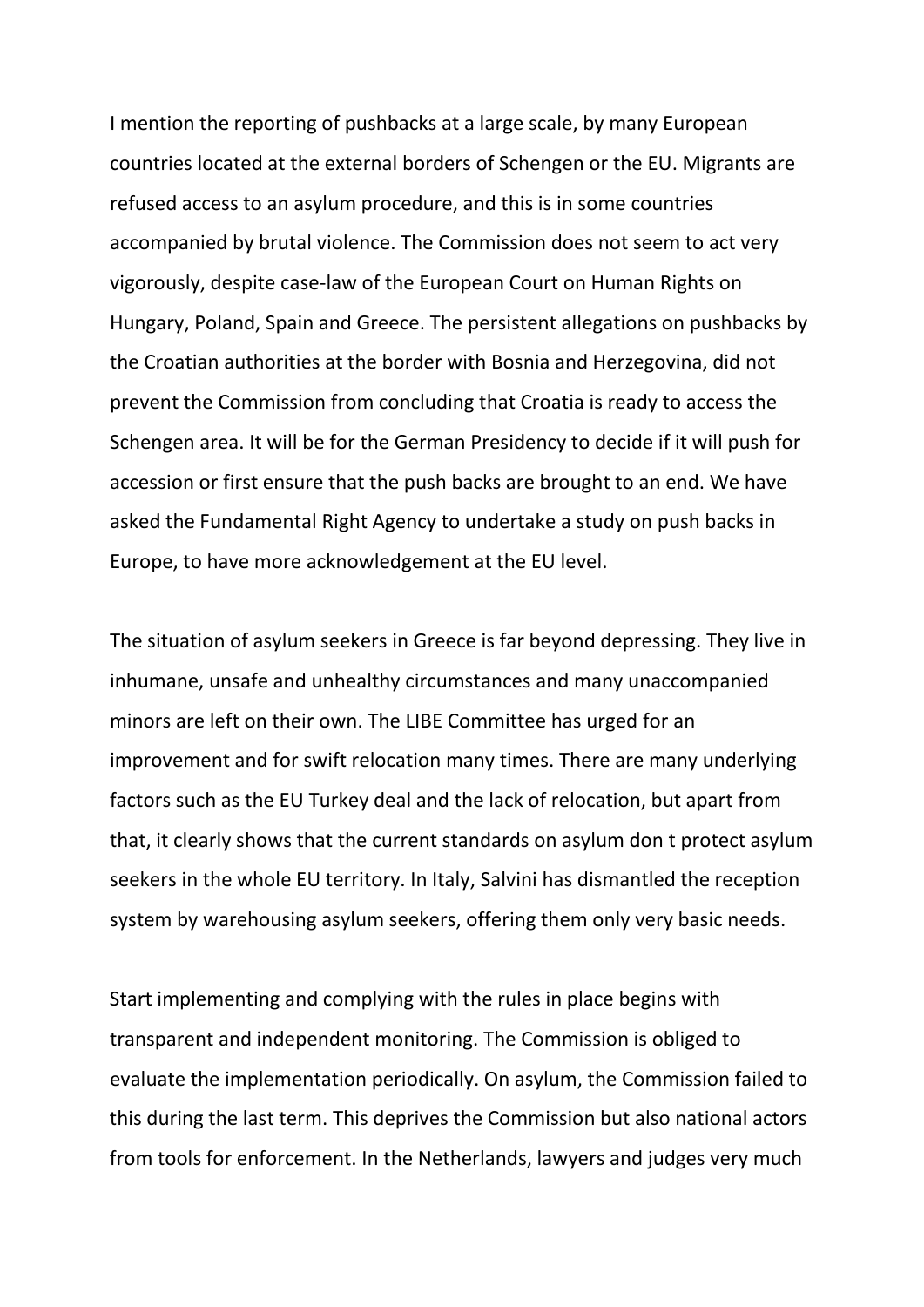rely on evaluation reports of the Commission, in order to assess the correct implementation and the need for a preliminary ruling. The Commission does not equip itself with sufficient staff for evaluating and enforcement. You can say that this is also a political choice. The double mandate of the Commission, being both a supervisor and having the right to initiative for new legislation, may also trigger turning a blind eye to lack of compliance. Because why irritate a Member State that you try to persuade to agree on new legislation? It may be more effective to disentangle the two functions, and task another institution with independent and transparent monitoring of the application of the EU rules on asylum and migration.

Implementation reports are also important to assess **new proposals**: will they solve gaps in the implementation or national divergences? Are they necessary? In that sense they would reduce the risk of political wishful thinking. In the absence of Commission reports, the LIBE Committee has decided to evaluate the implementation of the Dublin Regulation and of the provisions on border procedures, in order to better judge the upcoming new Commission proposals. For the same reason it is important that the Commission releases impact assessments prior to a new legislative proposal, if that proposal would have significant consequences. This follows from the Commissions own rules on Better Regulation. With the Asylum package of 2016 the argument was: no time, we are in a crisis. With the New Pact, this argument would not be credible.

#### **Controlling the Agencies**

Many tasks are delegated to Agencies, and especially Frontex and EASO have been granted more tasks and competences. This should go hand in hand with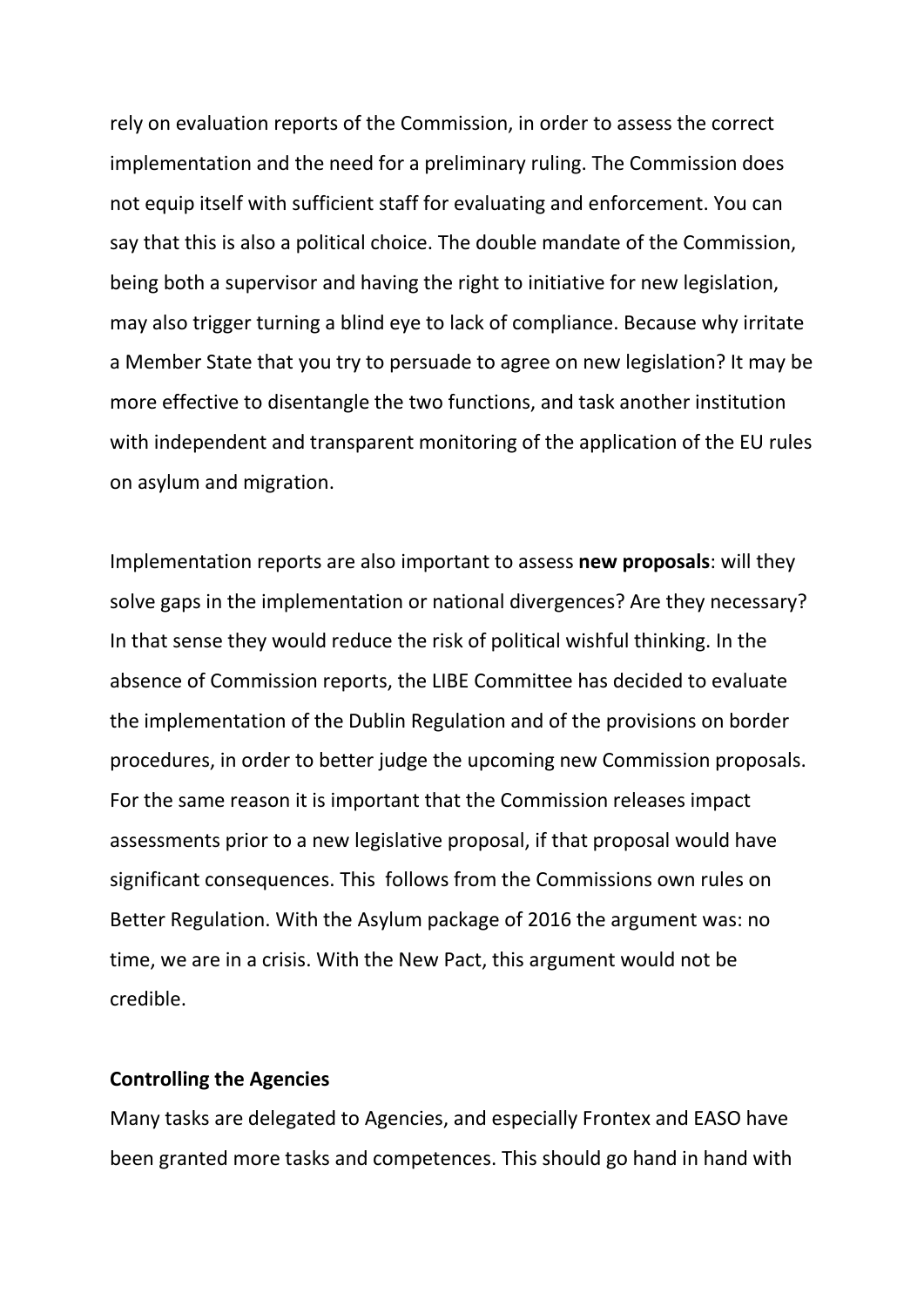more responsibility and accountability. Frontex lacked for a long time a complaint mechanism. After a lot of criticism it has been established one, but the executive director plays a big role in assessing those complaints, which raises the question on independency. With the new Regulation on Frontex, were it was decided that the Agency will grow up to 10.000 border guards, the Greens managed to have an amendment adopted for the establishment of 40 Fundamental Rights monitors, to support the Fundamental Rights Officer. But also there, it is important that this Officer can act independently and transparantly. There is no structural external complaint or monitor mechanism. National Ombudsmen are keen to fill that gap, but we may also need more control at the EU level.

The Parliament, especially the Schengen Scrutiny Group, can exert some political control on the acts of Frontex. But it must be said that access to the documents is really problematic. Many reports about border control are confidential. And even the members of Parliament can only access these classified documents under very strict conditions. First fill in a document of 15 pages on my travels abroad, also from my family, etc. Then the intelligence service of your own country can give a clearance. If granted, you are allowed to enter a room, where the document lies, you re stripped of pencils, pens, mobile phone, everything you could use for reproduction, and then you can read. And after that, this information cannot be shared with other MEPs. Now this may not be the most effective way to exercise democratic control on the performances of the Agency.

Frontex has working arrangement with many third countries, and there are formal status agreements to be adopted with western Balkan countries. That would enable them to operate on that territory. The advantage can be it might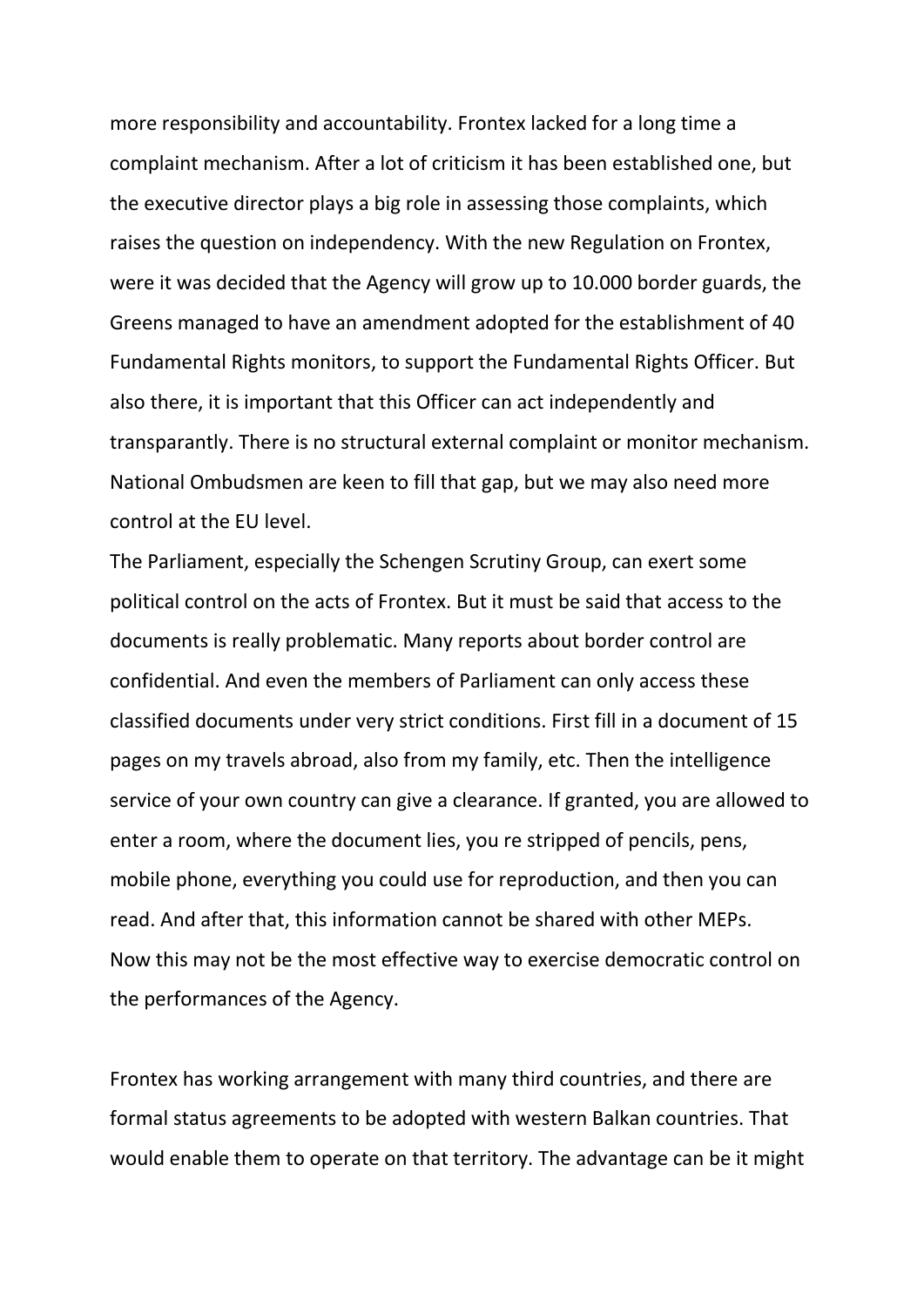not only lead to a more effective border control but also to more compliance with fundamental rights, if they perform their task well. But as long as the asylum systems are have serious deficiencies, the cooperation can also lead to less access to an asylum procedure.

### **External dimension**

That brings me to the external dimension of EU migration policies. As said, Member States are deeply divided on internal asylum policies, but seem to unite easily on the external dimension of it. This cooperation started in the nineties with readmission agreements, mostly with neighbouring countries and accession countries. It has been extended not only to many parts of the world, but also to readmission agreements with transit countries, who return those migrants furhter away. The Council is keen to have these agreements, as transit countries restrict their border control for incoming migration to avoid becoming responsible. Although it may lock up migrants and refugees in or outside transit countries, the level of protection is not a criterion for these agreements.

With the EU Turkey deal, the Member States went a step further by returning refugees who already entered the EU and transferring their protection to transit countries. Where now the risk of deportation back to Syria is serious and where many refugees live below the poverty standards. Member States want to apply it also to North African countries, they look at Tunisia for instance. They try to water down the criteria for a safe third country in the recast Procedures Regulation. Not only regarding the level of protection in that country, but also by lifting the requirement that the migrant must have been in that country before. In that way for instance migrants who departed from Libya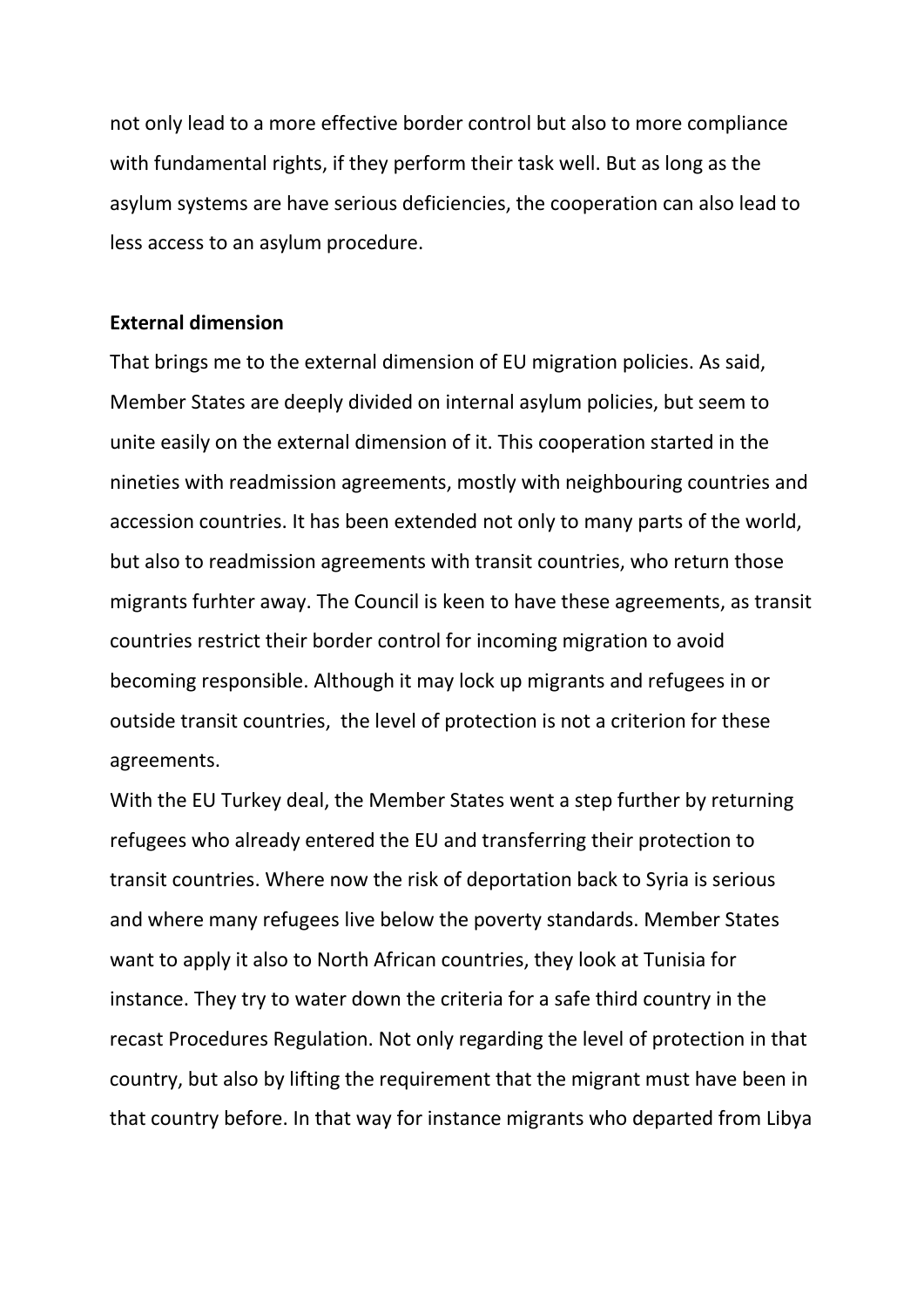could be returned to Tunisia, where they have never been, in the case that Tunisia would be prepared to cooperate.

The EU Turkey deal is exemplary for the shift towards informalisation of the external cooperation. Rather than formal agreements, the EU concludes all kinds of soft arrangements, partnerships, compacts, MOUs, The Way Forward etc. Member States want to use EU tools to gain cooperation from third countries. Von der Leyen urged Commissioner Urpilainen, tasked with concluding international partnerships, to use all incentives, not only as a reward but also as a sanction.

As there are no conditions on human rights or asylum systems, this cooperation can be harmful to refugees who are on their way in search for protection. An evident case is the funding of the Libyan coastguard pulling back migrants from the Mediterranean Sea, although we know that they end up in awful detention centres. We urged the Commission to start working on safeguards, like a risk assessment before entering into a cooperation with a third country, to monitor the effects of the cooperation and suspend if the human rights are violated. Johansson has promised to look how the monitoring can take place.

But the Parliament has a very weak position on external cooperation. Regarding formal agreements we have the right to consent, but it is only the Council who decides on the negotiation mandate and who is involved in the progress. Regarding informal cooperation, we don t have a role at all. In the hearings, Johansson promised to involve Parliament in the external cooperation. This is a good gesture, but it shows that the Parliament depends on gestures. This operating outside the framework of the Treaty not only has consequences for the democratic legitimacy, but also for the judicial control.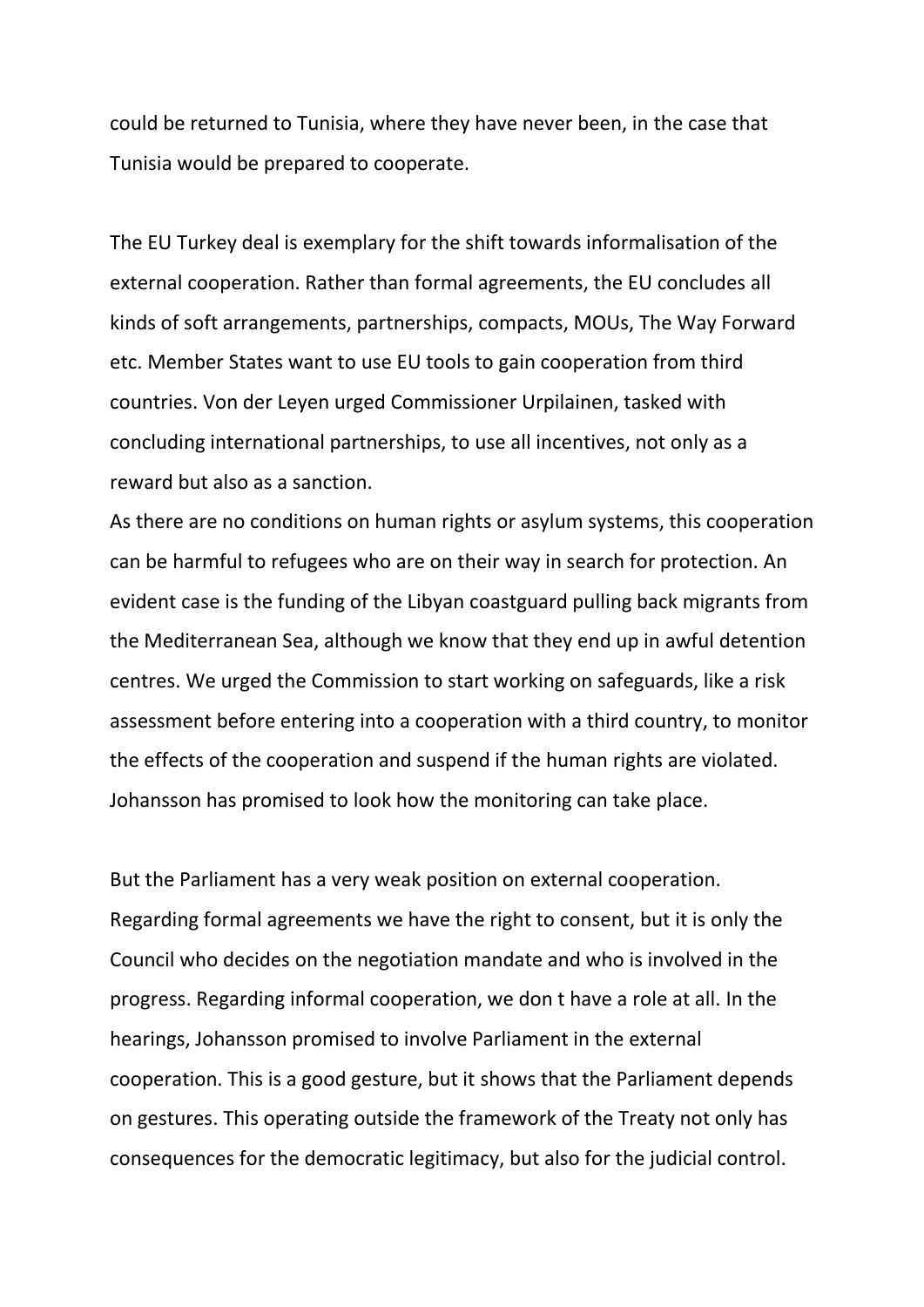This became clear when the Court of Justice declared the appeal of refugees on the Greek islands inadmissible, as the EU Turkey deal would not fall under the competence of the EU. To be honest, I find it astonishing that the Council and the Commission continue to outside the treaty, apparently without concerns about the constitutional consequences and the loss of checks and balances. On asylum, the Commission s position has clearly shifted in the last years from a guardian of the institutional and communautarian interests towards a more political actor, as an ally of the Member States. It not only leaves Parliament in a more isolated position, but it also reflects that Council has gained more power. I think that if institutions neglect their specific institutional role, they may lose relevance.

I see two ways to strengthen our position. One is the budgetary role, as much of the cooperation is based on EU. Since 2015, the Commission and the Member States aim for more flexibility, by using the label ´crisis´ or ´emergency´, in which cases less procedural safeguards are applicable. The EU Trust Fund was such a fund, where development aid was used for border control activities. A new instrument is now being negotiated, NDICI, and Council and Parliament have a fight on flexibility and the involvement of Parliament in the spending. Whatever the outcome will be, we established a financial working group in the committee on foreign affairs, and I will try to track and trace the money spent for migration projects.

Another strategy is to find out the legal limitations of informal arrangement where the Parliament has competence, for instance regarding readmission and visa. In the past, the Court of Justice prohibited the adoption of guidelines by the Council on external sea borders, as an appendix to the Schengen border code. The Court mentioned three arguments. First, interception at sea relates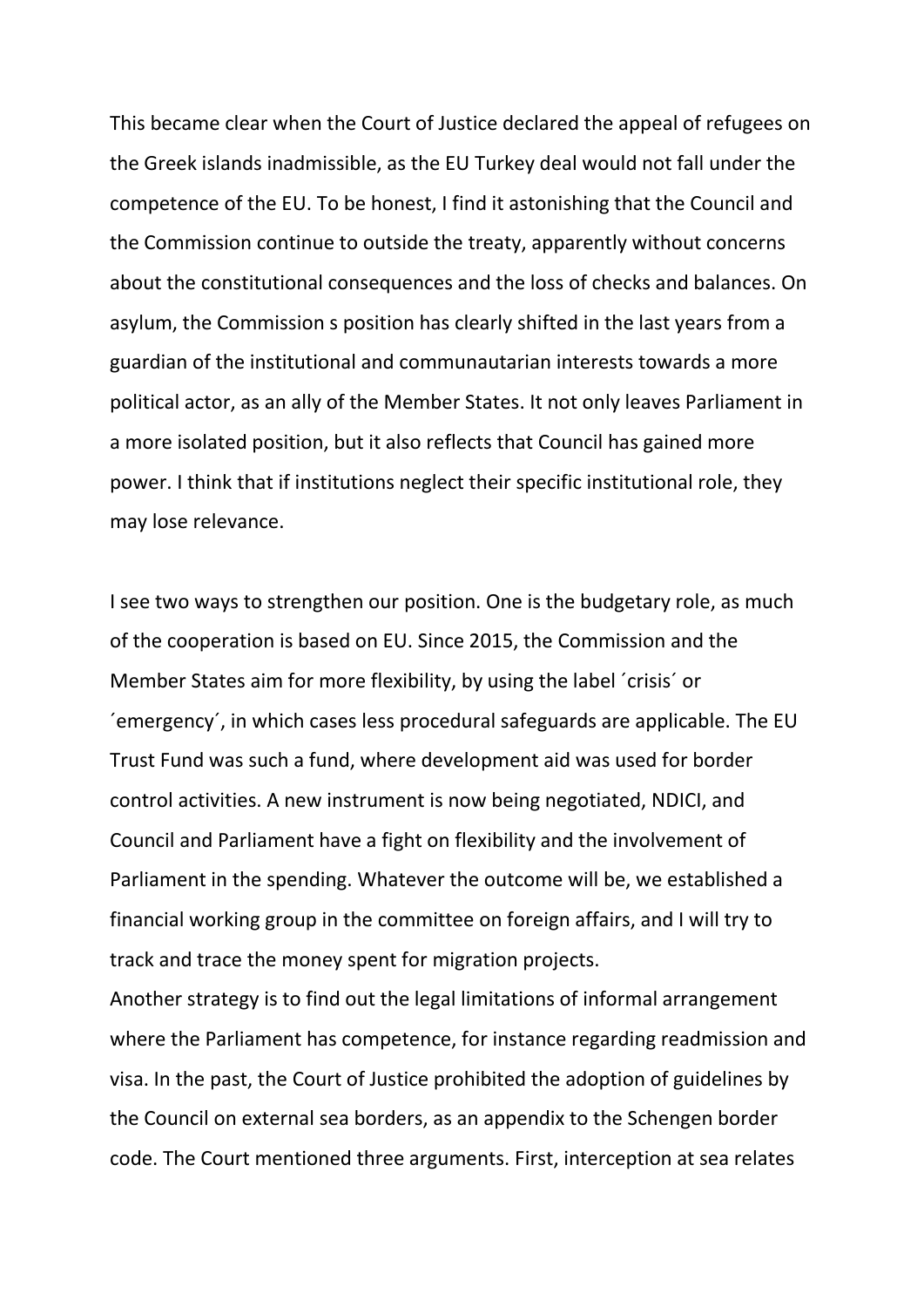to fundamental rights, which requires involvement of the EU legislature. Second, the content of the guidelines concern political choices, which is the prerogative for the legislature as well. And third, the rules include essential elements of external seaborders control, which cannot be laid down outside the legislation. And on that point Parliament has a competence. The Court also recalled that the argument of the Council that the guidelines are not binding is not valid as they aim to have a binding effect. I find this reasoning a source of inspiration for the current informalisation of the external dimension of EU migration policy.

## **Legal migration**

So when reflecting on asylum law, I still think we could best start working with the current rules, promoting and enforcing compliance, and only focus on a fair and workable Dublin reform. What about the rules on legal migration? Are they sufficient, effective and well implemented?

It is interesting to see that the oldest instrument, the Family Reunification directive, is practically the only one that has not been amended. It was not necessary as the Court of Justice solved many of the weak spots and vague clauses. This is ofcourse only effective if judgments dealing with one Member State are also respected in other Member States. Here the Commission contributed significantly with two evaluation reports and with guidelines on the interpretation and implementation. However, there are limits to what the Court of Justice can do, for instance legal loopholes cannot be overcome. As beneficiaries of subsidiary protection don t fall under the scope of the directive (at the time of adoption there was no common definition), Member States such as Germany and Sweden could postpone their right to family reunification. There are cases before the ECHR as this different treatment with Convention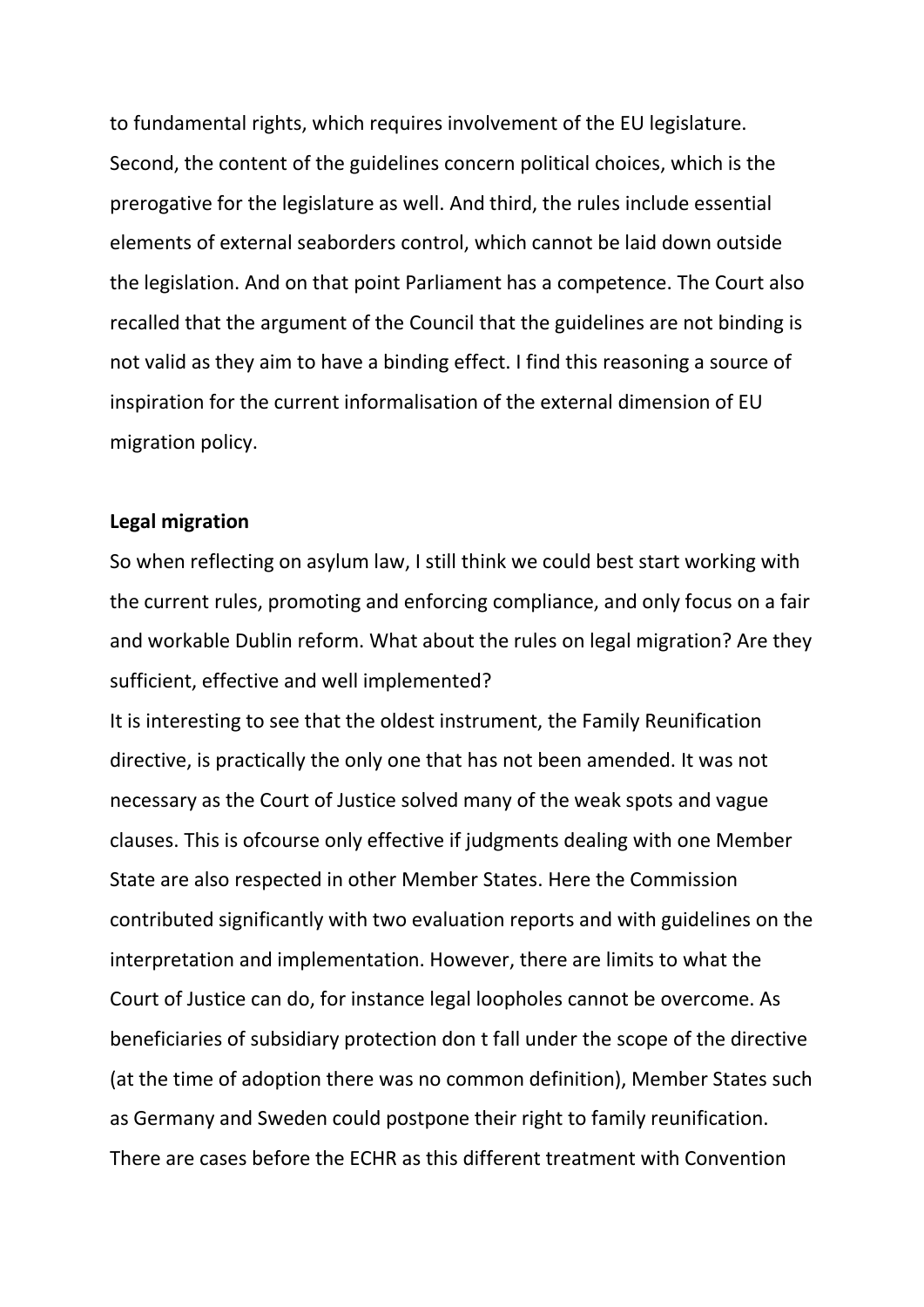refugees affects article 14 ECHR. It would be wonderful it this loophole could be repaired with a reference in the Qualification Regulation, but I would prefer no reopening of the directive as that could also bring less instead of more family life. Interestingly, the directive is never mentioned in the political debate. Only family reunification under the Dublin regime, where Member States again fail to comply with the obligation to swiftly reunite family members. Even if they stay in awful circumstances in Greece.

Regarding labour migration we see reluctance by the Member States and hesitation by the Commission. The only ambition expressed by Commissioner Schinas is to make the Blue Card Directive more effective, but the recast of the Blue Card Directive is stalled in the Council as Member States want to keep their national systems. They say they want to make the EU more attractive for highly skilled migrants, but in fact they act more as competitors instead of colleagues in competition with non EU states like Canada, US and Australia. The application of the Blue Card Directive shows also huge differences between the Member States in the extent to which the Blue Card is issued, and the same has happened with the Long Term Residents Directive. Both directives give Member States the option to issue national permanent permits. Therefore the benefits of the EU status are not always used.

Long term residents also face labour market tests in the second Member States, if they want to settle there. As a result, a very small number exercises the right to mobility. I asked the Commissioner Schinas to consider a targeted amendment of the Directive with the deletion of this optional clause. He promised to look into it, but also here I am afraid that Member States want to keep their discretion. So the intra EU mobility is still very much restricted for third country nationals. This is a missed opportunity, as the idea of the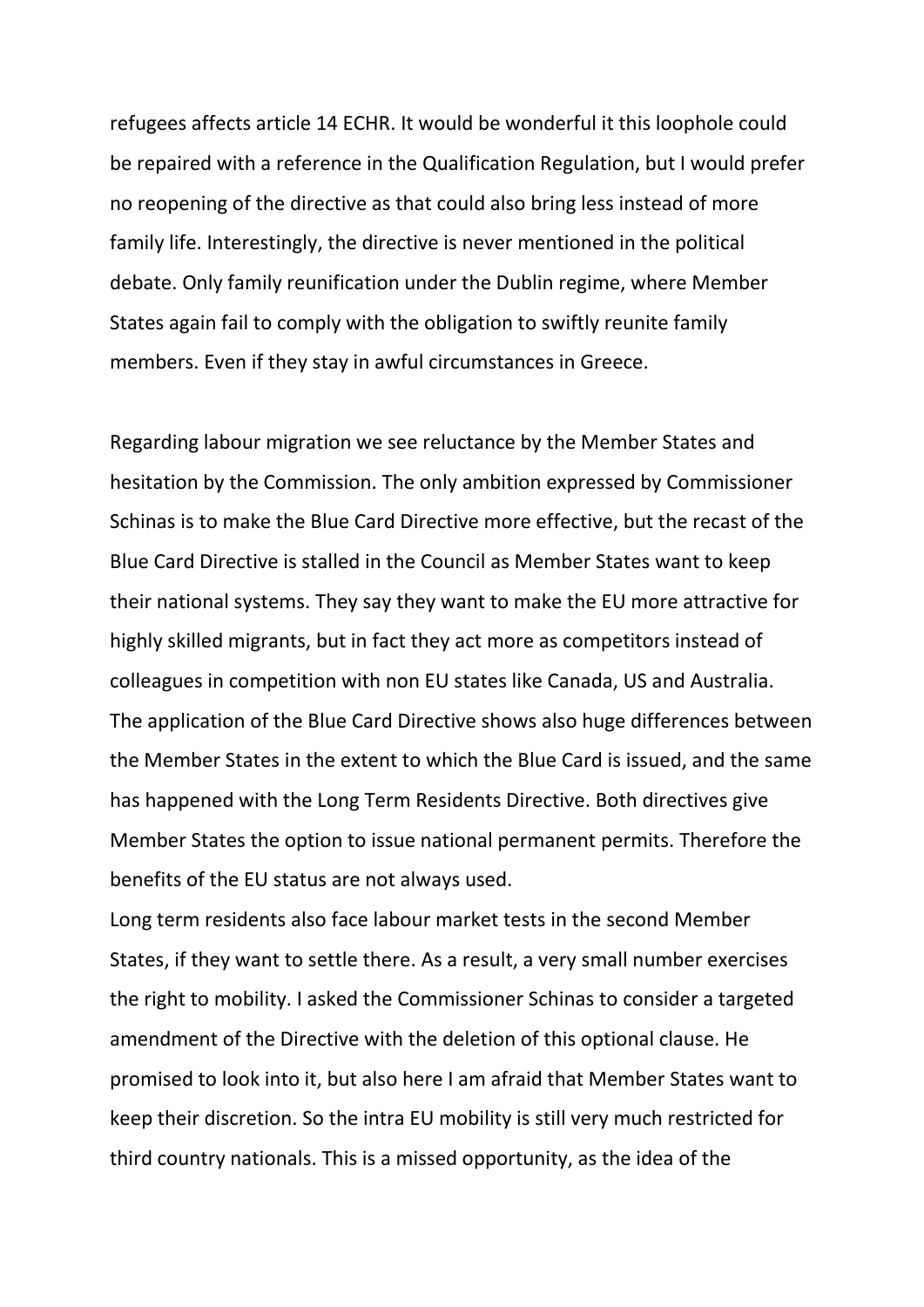Tampere conclusions was that more comparable rights with EU citizens should serve their integration as well as the European labour market. We now still see a mismatch of a shortage of workers in the Northern and also Eastern Member States and too many job seekers in the South.

More intra EU mobility could also promote a fair distribution of asylum seekers. If they have a chance to apply for a job in another Member State after they have been granted asylum, they will more easily accept to have their asylum claim assessed in a Member State which is not their first choice. Such positive incentives are more effective than sanctions.

The sum of all legal migration directives is fragment, complex and not always consisten. A binding EU immigration code could solve this, but is not politically feasible. It means that also in this area, we need to further consistency, coordination and compliance in practice. On legal migration, the Commission is much more active with evaluation reports, pilots and infringement procedures. But what could be improved is enhancing the knowledge among civil society, employers and local authorities, in order to overcome hesitation or reluctance to use and acknowledge rights migrants have.

Having said this, I think we need to fill a gap in the legislation regarding labour migrants with other competences than highly skilled and other types of workers like self-employed. Countries like Germany and Sweden have expanded their labour migration policy, but other governments don t address mismatches on the labour market and the demographic change. Actually this implies a decision to accept irregular migration. We could use a European legal framework, where the policies on the numbers and sectors maintain a national competence. If a better regulation would go hand in hand with combatting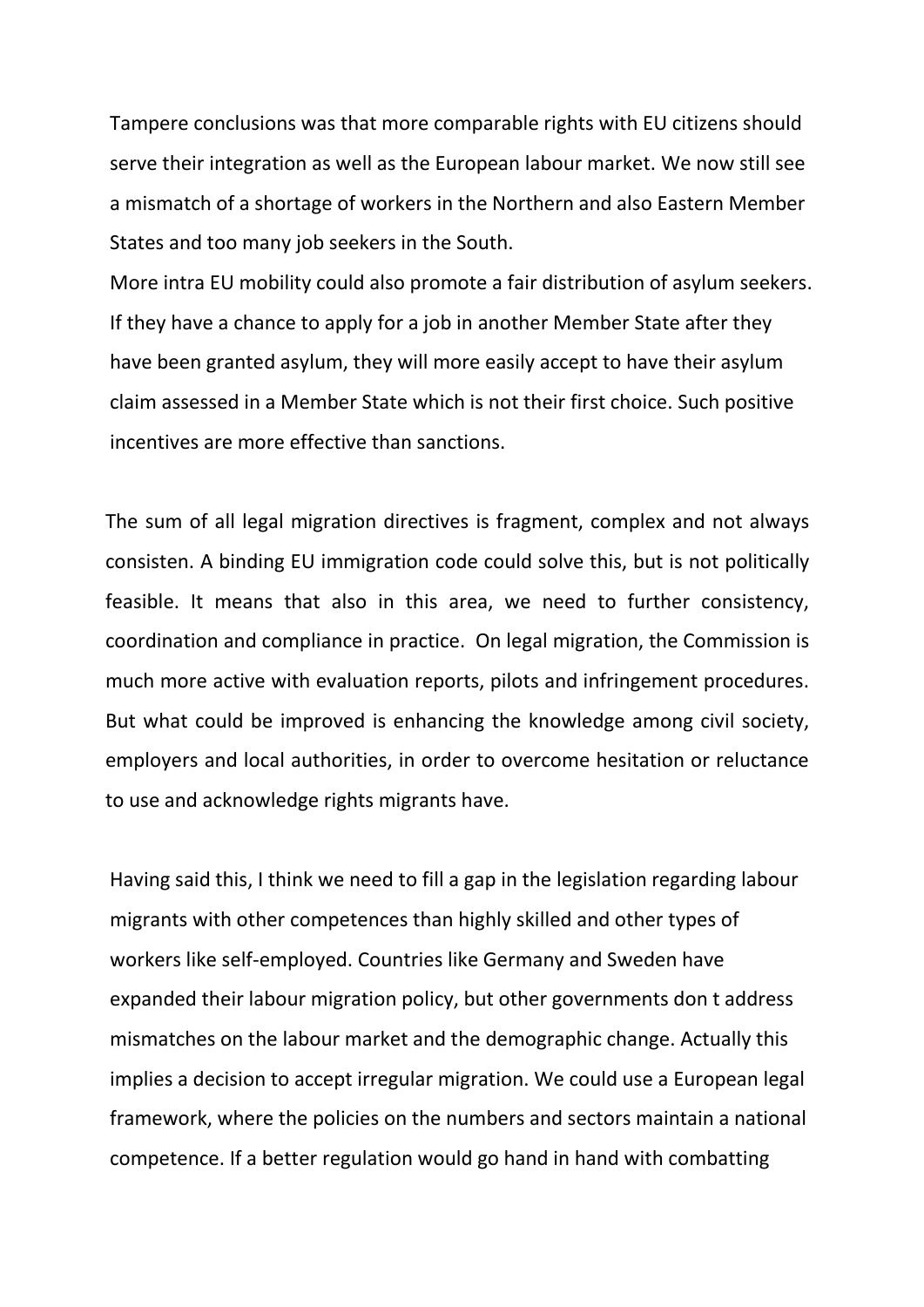abuse and exploitation, the current public unease but also the inhuman situations would be better addressed. Even if legislation is a bridge too far, we could invest in more cooperation to tackle the misfit on the European labour market, from the policy up to the operational level, together with relevant organisations like OECD, the Union and employers. And we can learn from the current pilots on labour migration.

We could work more closely on labour migration with candidate countries and those with association agreements, but this topic also relates to the migration cooperation with other third countries. Member States push the Commission to conclude far reaching arrangements, but if it comes to offer leverage which belong to the national competences, as is the case with visa and permits for labour migration, they usually shy away. However, legal migration in exchange for combatting irregular migration would be a fair way to avoid that the benefits of the third countries, namely the high sum of remittances sent by labour migrants, are affected.

#### **Returns**

During the discussions on the New Pact on migration and asylum, Member States and Commission emphasise the importance of swift returns. And only on this file, the Member States reached a political agreement.

In general, the recast proposal is characterised by an emphasis on restrictive measures. The grounds for detention are expanded with public policy and national security and Member States have to establish a maximum period of detention in their legislation, with a minimum term of three months. There is a long list of criteria to for the risk of absconding, and meeting these criteria has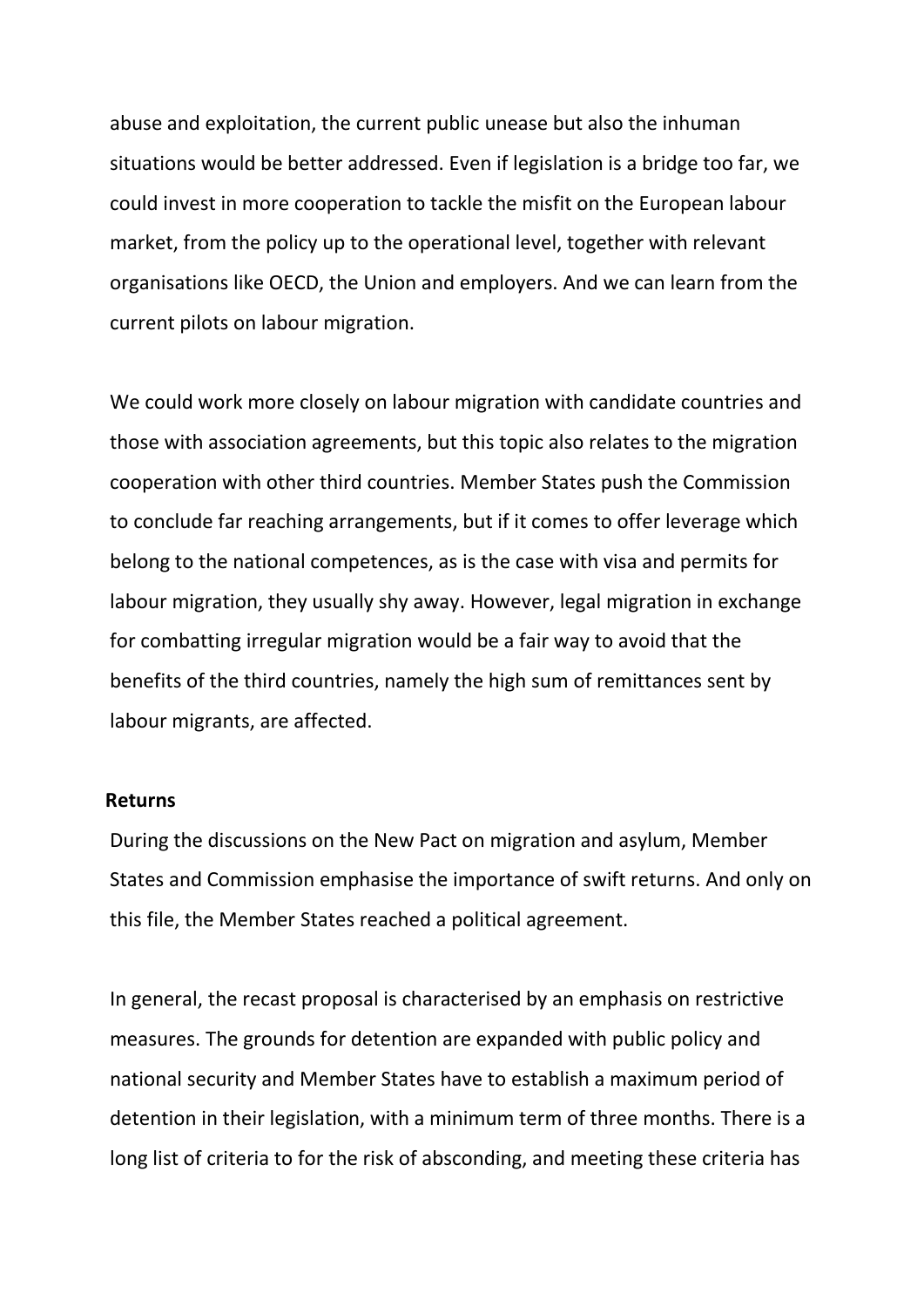a lot of consequences: detention but also for skipping the voluntary return term of 4 weeks, which means that a re-entry ban has to be imposed. As many criteria are very general, like lacking sufficient resources, lacking an address or official document, these restrictions may even become the rule. This means a shift from voluntary return to forced return. Overall, the procedural safeguards are diminished in the proposal and Member States have more obligations to impose coercive measures, and less possibilities to grant a residence permit. The balance in the current directive, which is guided by the proportionality principle, obliging Member States to use the least coercive measure, is at risk with the proposal.

A novelty in the recast proposal is the return border procedure, as a follow up to the asylum border procedure. It would enable Member States to keep rejected asylum seekers in detention up to 4 months with a view to immediately return them from the border. The Council excluded this part from its political agreement, as it is closely connected to the asylum procedures border. So I would propose we don t touch upon it either yet.

The common opinion is that the directive should lead to effective return policies, but what policy is the most effective? Researchers tend to conclude that longer detention doesn't lead to more returns, that voluntary returns are more sustainable and that individual support has a positive effect. The recast however goes into the opposite direction. The Commission did not make an impact assessment, and as the Parliament insisted on more evidence, it asked its research department to make an own substitute impact assessment. As the Commission did not update its latest evaluation report of 2013, the LIBE Committee decided to do an implementation research itself.